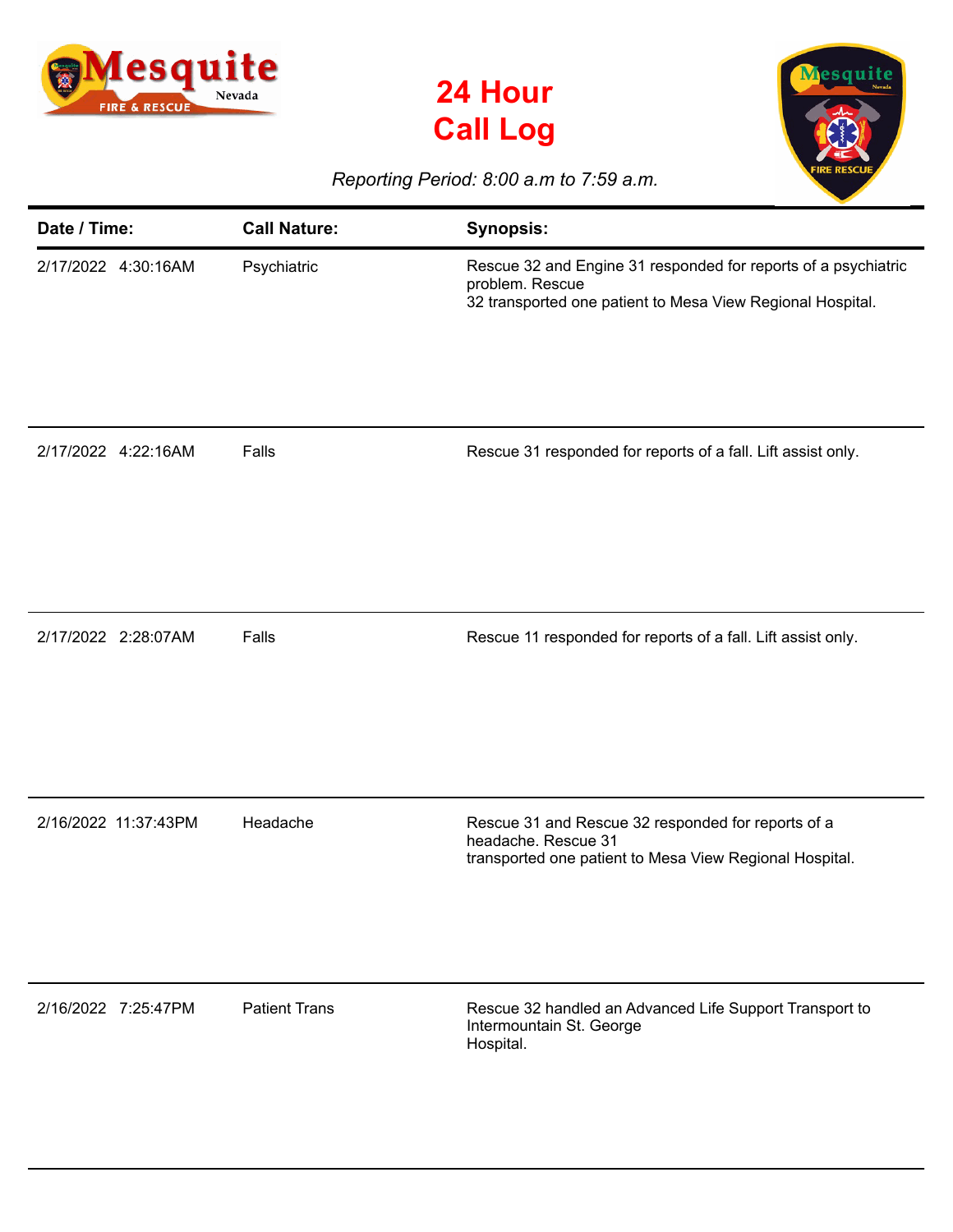| Date / Time: |                     | <b>Call Nature:</b>  | <b>Synopsis:</b>                                                                                                    |
|--------------|---------------------|----------------------|---------------------------------------------------------------------------------------------------------------------|
|              | 2/16/2022 6:39:34PM | Chest Pain           | Rescue 32 and Engine 31 responded to Chest Pain. One<br>person transported to Mesa<br>View Hospital for evaluation. |
|              | 2/16/2022 4:18:40PM | Trauma               | Rescue 11 responded to a Traumatic Injury. One person<br>refused any and all<br>assistance.                         |
|              | 2/16/2022 3:56:57PM | <b>Patient Trans</b> | Rescue 33 handled a Critical Care Transport from Mesa View to<br>Valley Hospital in<br>Las Vegas.                   |
|              | 2/16/2022 2:42:02PM | Falls                | Rescue 11 responded to a fall. One patient transported to Mesa<br>View Hospital for<br>evaluation.                  |
|              | 2/16/2022 2:24:42PM | Falls                | Rescue 11 responded for reports of a fall. Lift assist only.                                                        |
|              | 2/16/2022 1:36:54PM | <b>Patient Trans</b> | Basic life support interfacility transport from Mesa View<br>Regional Hospital to<br>residence in Mesquite.         |